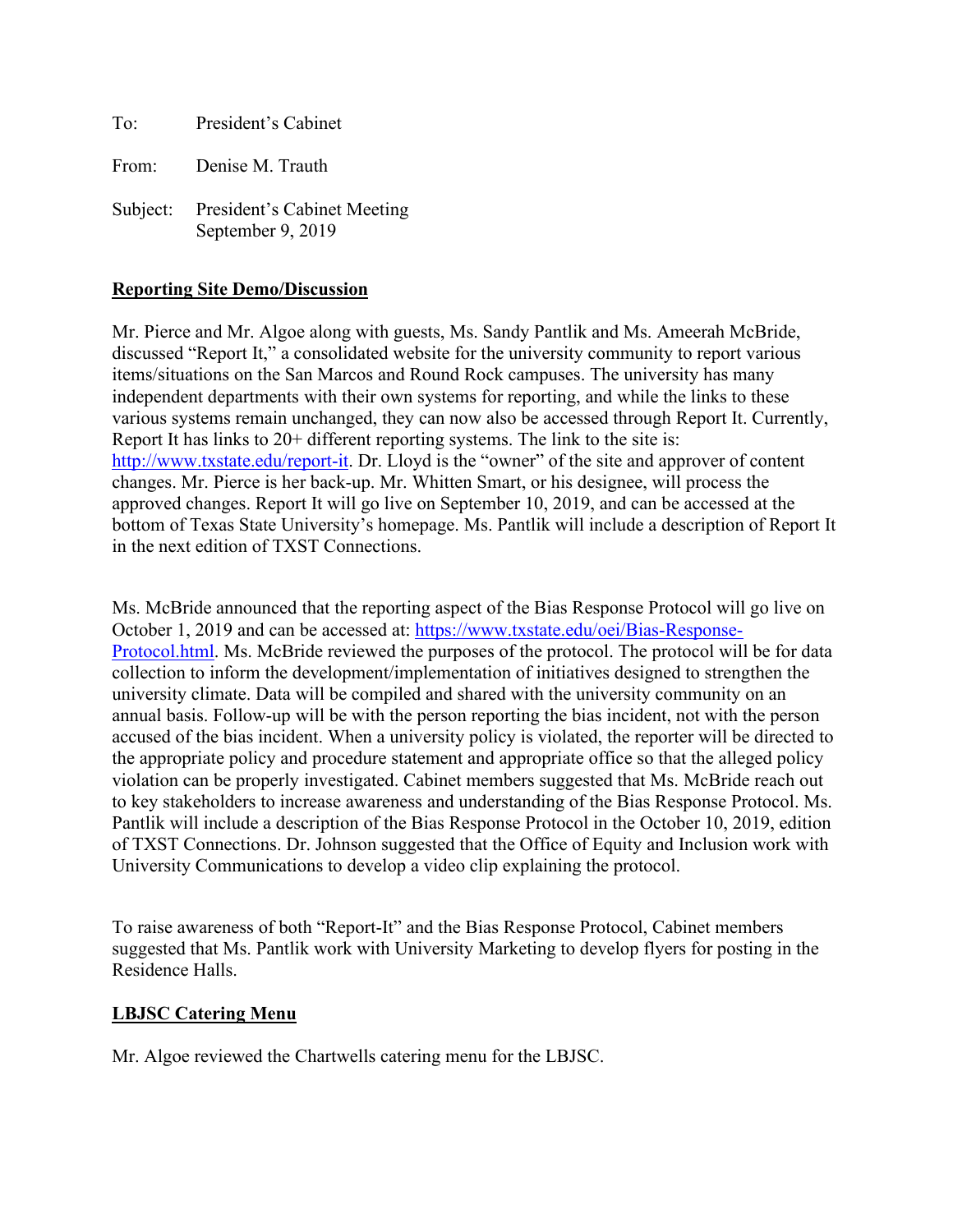## **Business Travel Policy**

Mr. Algoe discussed the major revisions to the Business Travel Policy. All travel itineraries, whether domestic or international, must be loaded in the university's duty of care system. A blanket travel authorization may be utilized to authorize recurring, planned travel. A zero-dollar travel request is required for employees who travel but do not seek reimbursement. Students are not allowed to travel to a region of a country listed with a Level 3 or 4 Travel Advisory; employees are not allowed to travel to a region of a country listed with a Level 4 Travel Advisory. Cabinet members approved the proposed changes.

Cabinet members discussed travel between the San Marcos and Round Rock campuses. Mr. Algoe will work with Provost Bourgeois to develop specific guidelines and will share with Cabinet members at a future meeting.

#### **Admissions and Financial Aid**

Provost Bourgeois discussed BobcatGold!, a consolidated website for the university community to be able to access various financial literacy programs offered at Texas State. The website is: [https://www.finaid.txstate.edu/bobcatgold.html.](https://www.finaid.txstate.edu/bobcatgold.html) The Financial Literacy Committee compiles the information and maintains/updates the website.

#### **President's Update (#556)**

President Trauth discussed the Chancellor's meeting with the presidents at the August 2019 Texas State University System Board of Regents meeting. President Trauth announced that proposals for tuition and fee increases for the next two fiscal years (i.e., FY 2021 and 2022) will be considered at the November 2019 Board of Regent meeting. Proposed increases will, in part, be justified by the rising costs of tuition waivers from the Hazlewood Act. Cabinet members discussed the pros and cons of consolidating individual fees, not mandated by law, into one universal fee. Mr. Algoe will research universal fees at greater length and share with Cabinet members at a future meeting.

President Trauth discussed Tuition Revenue Bond proposals for consideration of the 87<sup>th</sup> Texas Legislature and possible changes to the delegated authority of TSUS component presidents over their respective operating budgets.

President Trauth discussed that in preparation for November 12, 2019, when the Supreme Court holds oral arguments on DACA, she will form and charge a task force to develop extracurricular and co-curricular programming related to DACA and immigration issues and to raise awareness of the support services that the university provides to students concerning these matters. Provost Bourgeois has already begun work with faculty in Departments of Philosophy and History and will encourage programming across all academic units with the purpose of educating students around DACA-related issues. Dr. Smith has begun developing a Frequently Asked Questions web page to provide the latest information with regards to DACA and will seek help/input from Dr. Bob Vasquez.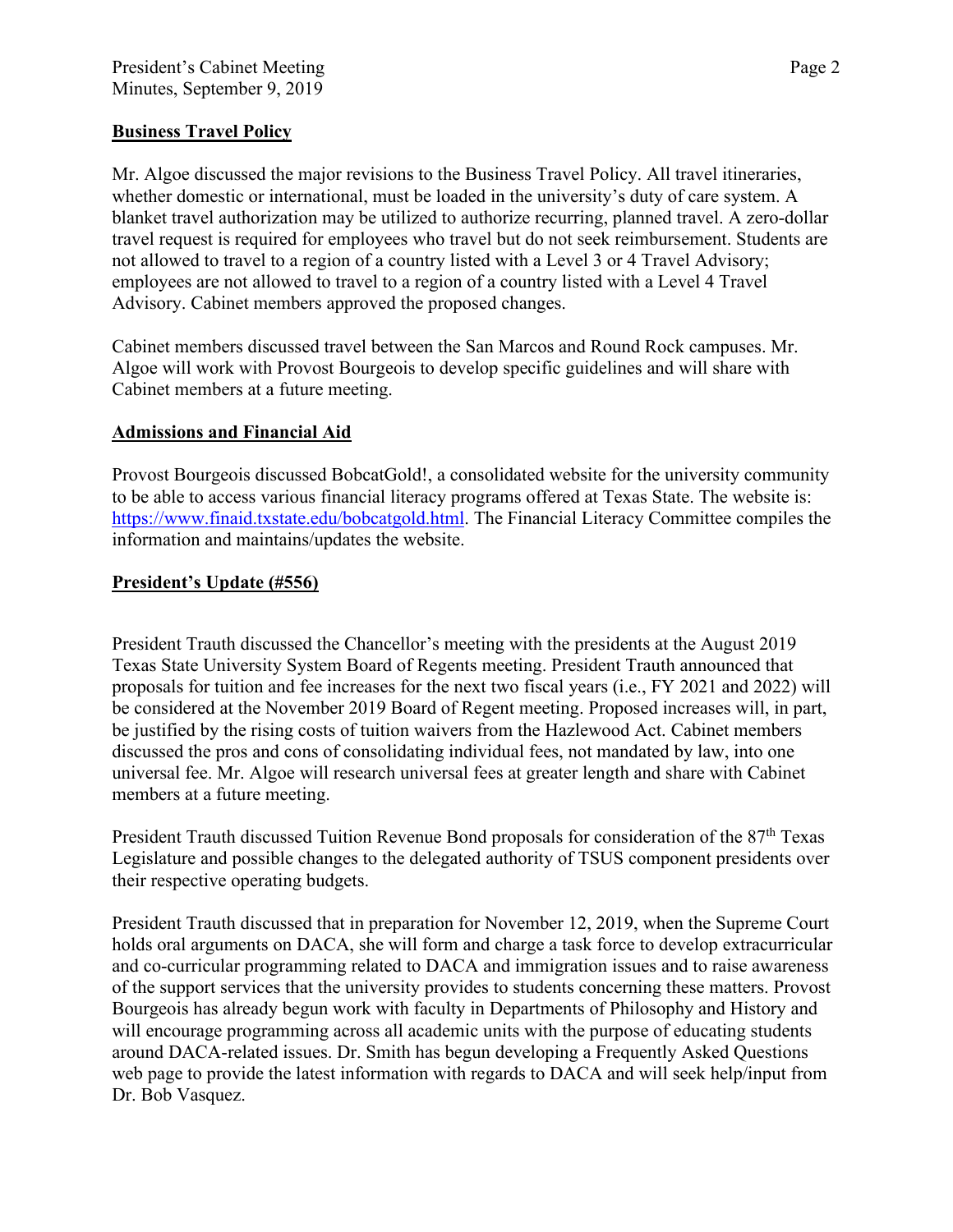President Trauth asked Dr Smith to invite the Dean of Students, Dr. Margarita Arellano, to a future President's Cabinet meeting to review the changes to the Student Government Constitution.

# **RTA 9/30/19 Provide update on changes to the Student Government Constitution.**

Provost Bourgeois reported that Mr. Gary Ray is working on launching a #TXST2024 social media event around May 1, 2020, coined as Decision Day. This event will target the class of 2024, welcoming them into the Bobcat family. Provost Bourgeois will update the Cabinet members as the event nears.

## **Significant Issues (#01)**

Provost Bourgeois announced that no findings were reported during a recent audit of Title IV programs.

Dr. Johnson reported that he has begun working on his Presidential Fellow project on retention of male students. Dr. Johnson is receiving interest, support, and feedback from the academic units.

Mr. Algoe announced that he is compiling budget data for the Leadership Assembly presentation scheduled for October 5, 2019. The budget portion of the presentation will include a section on proposed increases in tuition and fees for fiscal years 2021 and 2022.

## **RTA: 09/30/19 Discuss the FY2021 and 2022 Tuition and Fees.**

Mr. Algoe announced that the Annual Security Report is currently being finalized. The Department of Education has reviewed the report and has provided recommendations, which have been already been implemented. An outside consultant is reviewing the report and will provide final recommendations. The report will be released on October 1, 2019. Mr. Algoe is currently in the process of benchmarking Texas State's findings against ten other universities in Texas. Mr. Algoe discussed how findings from this report will be communicated to the university community.

Mr. Pierce shared highlights from a memorial for Bill Wittliff held on September 8, 2019.

Mr. Pierce provided an update on the Texas State e-sports teams. They will be competing in Batte4Texas at Esports Stadium in Arlington, Texas, on September 21, 2019. Subcommittees are convening to discuss the resources Texas State can provide to support e-sports, e.g., membership to national organizations and allocation of space/facilities.

Mr. Pierce announced that upgrades to SAP will be rolled out on September 15, 2019.

Dr. Smith announced that Dr. Emilio Carranco is planning to send to Texas State students information on the risks associated with vaping.